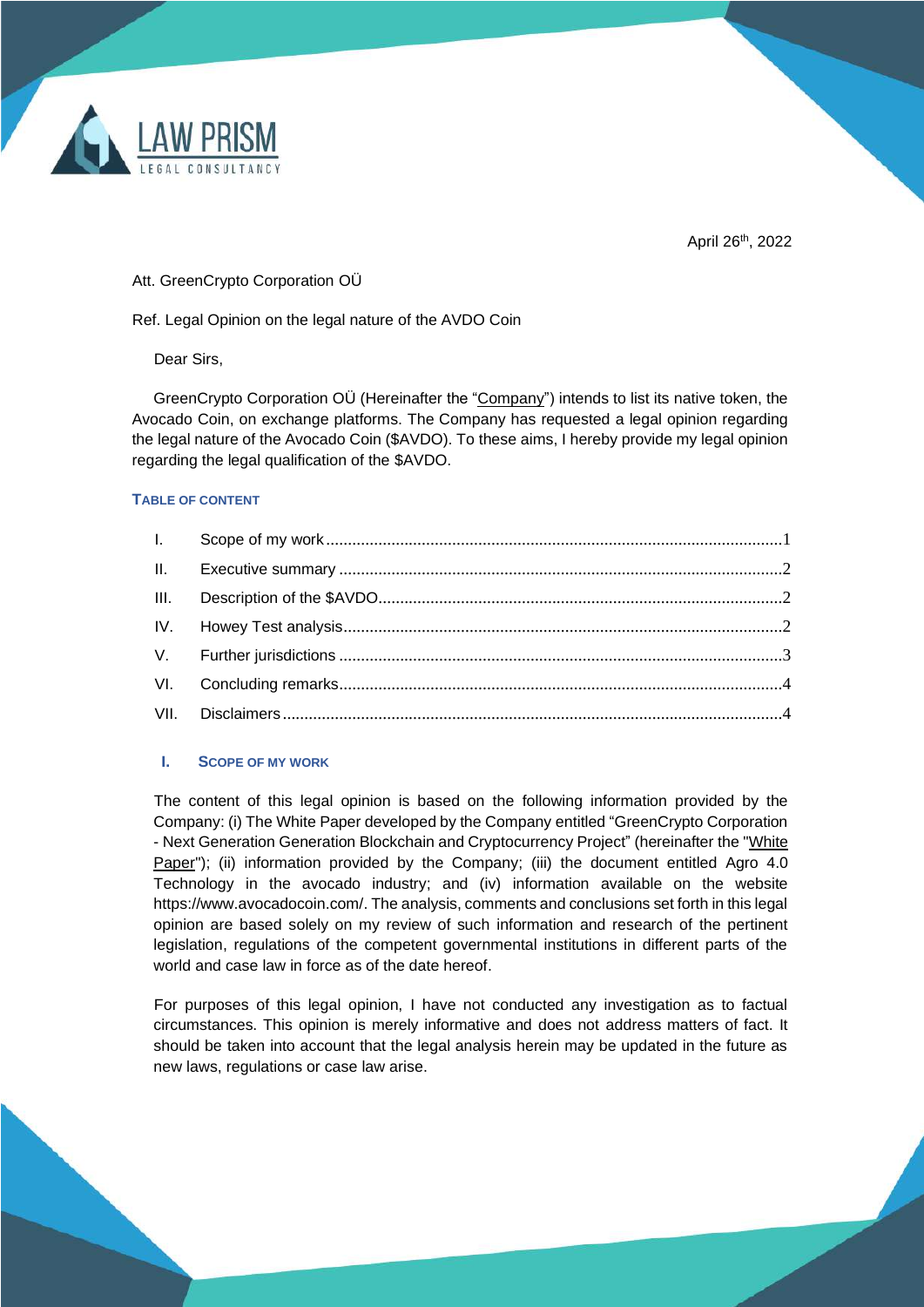

## <span id="page-1-0"></span>**II. EXECUTIVE SUMMARY**

I have considered whether the \$AVDO shall be classified as a security token or a utility Token. After the analysis of the information I received, it is my view that, provided that such information is accurate and complete, \$AVDO qualifies as a utility token and therefore, no licensing requirements apply.

I base my conclusion on the fact that, according to the documents reviewed, the \$AVDO coin does not pass the Howey Test and it does not constitute or represent shares, debentures or interests in the Company. Moreover, \$AVDO coins are separate and distinct from the shares in the Company and are only intended to allow holders to access and use the ecosystem.

## <span id="page-1-1"></span>**III. DESCRIPTION OF THE \$AVDO**

The information provided by the Company states that, "*We are first Token of multiple agribusiness industry-backed cryptos that will foster green agro projects."* 

According to the website, the Avocado Coin *"(…) is part of an ecosystem created to support, help and generate mass micro-funds for the improvement of the PLANET. Our purpose is to become a global reference in the development of disruptive technologies applied to agriculture. We rely on blockchain technologies of 4th generation, IoT and Agro 4.0 to make the most of our resources and foster green agro projects."*

Pursuant to the information provided to us by the Company, holding \$AVDO Coin allows users to participate in the ecosystem that aims to solve the food shortage crisis. Moreover, those holders of the \$AVDO Coin will receive a reward in the form of points in gratitude for their support of the project's objective. The \$AVDO Coin does not represent a guarantee of return of investment as it exists solely to grant the users access to the ecosystem and contribute to the technology being developed.

# <span id="page-1-2"></span>**IV. HOWEY TEST ANALYSIS**

Under the Howey Test, an investment contract exists if there is an "*investment of money in a common enterprise with a reasonable expectation of profits to be derived from the efforts of*  others."<sup>1</sup> In this case, the elements of the Howey Test are not present as there is no common enterprise, the \$AVDO Coin does not confer any monetary right upon its holders, and there is no expectation of profit from the purchase of \$AVDO Coins. Consequently, based on a review of existing regulations, guidelines, precedent, and enforcement actions, \$AVDO Coin

<sup>1</sup> U.S. Securities and Exchange Commission. ["Framework for 'Investment Contract' Analysis of](https://www.sec.gov/corpfin/framework-investment-contract-analysis-digital-assets)  [Digital Assets.](https://www.sec.gov/corpfin/framework-investment-contract-analysis-digital-assets)"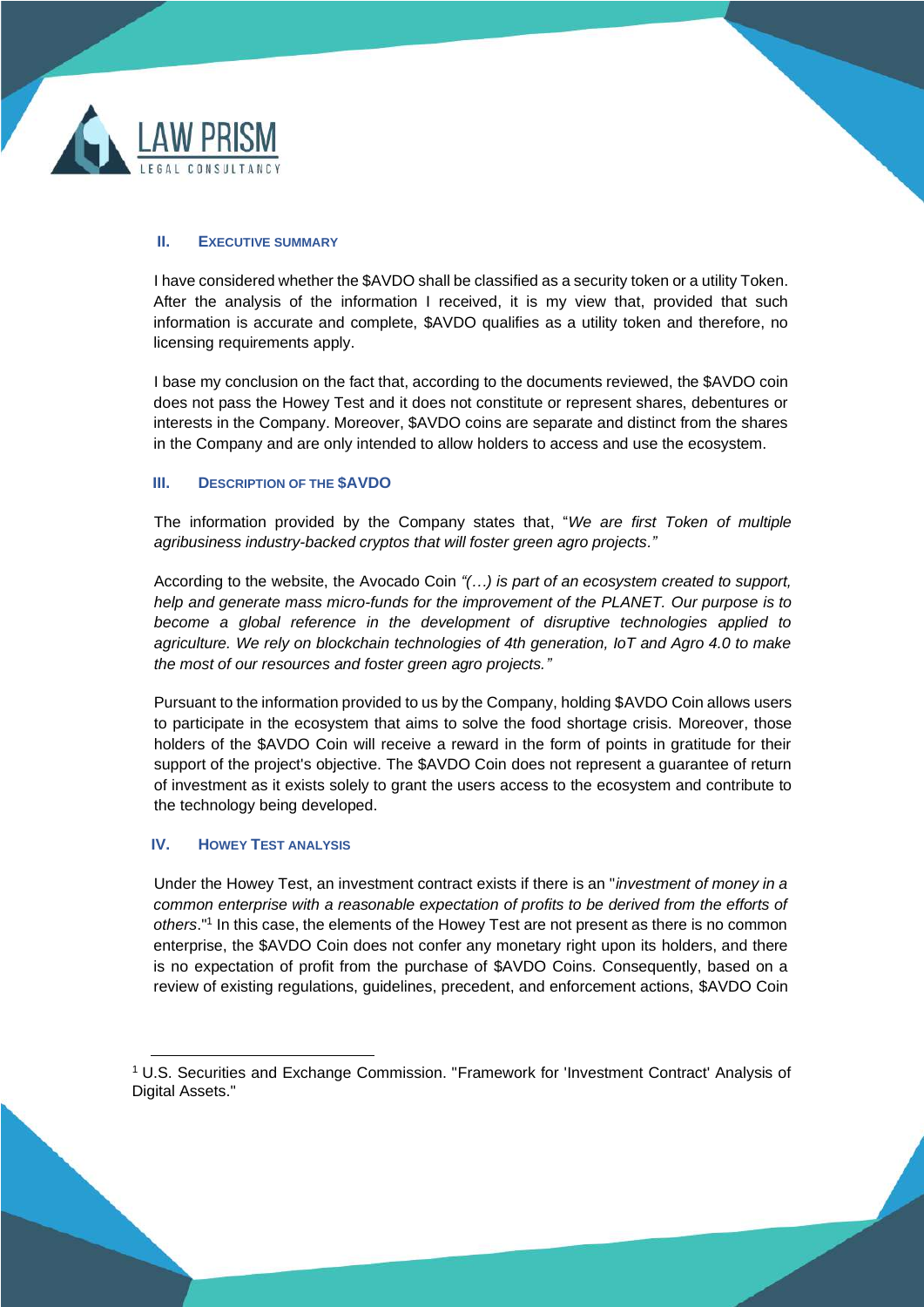

does not meet the US SEC's Howey Test as a security and is no subject to enforcement and therefore, no licensing requirements apply.

It is my opinion that \$AVDO Coin is a utility token, meaning that it is issued to support products and services within the ecosystem. In attention to the economic substance of the transaction and its decentralized structure, I deem it is safe to conclude that the sales of \$AVDO Coin cannot be regarded securities transactions.

However, in the interest of clarity, it should be noted that the analysis set forth herein reflects only my opinion and assessment to the best of my ability. Judicial and/or administrative authorities may reach a different conclusion. The conclusions reached herein can substantially change after a ruling on the matter or further regulations are issued by the competent authorities.

#### <span id="page-2-0"></span>**V. OTHER JURISDICTIONS**

I have studied the laws and caselaw in the most relevant jurisdictions for the subject matter. Generally, they define a security as a collection of rights relating to a company. In view of such analysis, I am of the opinion that a Token with the following features may constitute a security token and would therefore be subject to regulation:

- a) Ownership interest in a legal person, including a general partnership;
- b) Equity interests; bonds; financial instruments
- c) share of profits and / or losses, or assets and / or liabilities;
- d) Status as a creditor or lender;
- e) Application for bankruptcy as a holder of interest on the capital or creditor;
- f) Holder of an obligation to repay the system or the legal entity issuing the Token; is

g) A feature that allows the holder to convert a non-security Token into a Token or instrument with one or more investment interests.

h) Voting rights in the company

On the other hand, it is my opinion that a Token with the following characteristics will be characterized as a utility Token or governance Token:

a) Rights to program, develop or create functionality for the Ecosystem;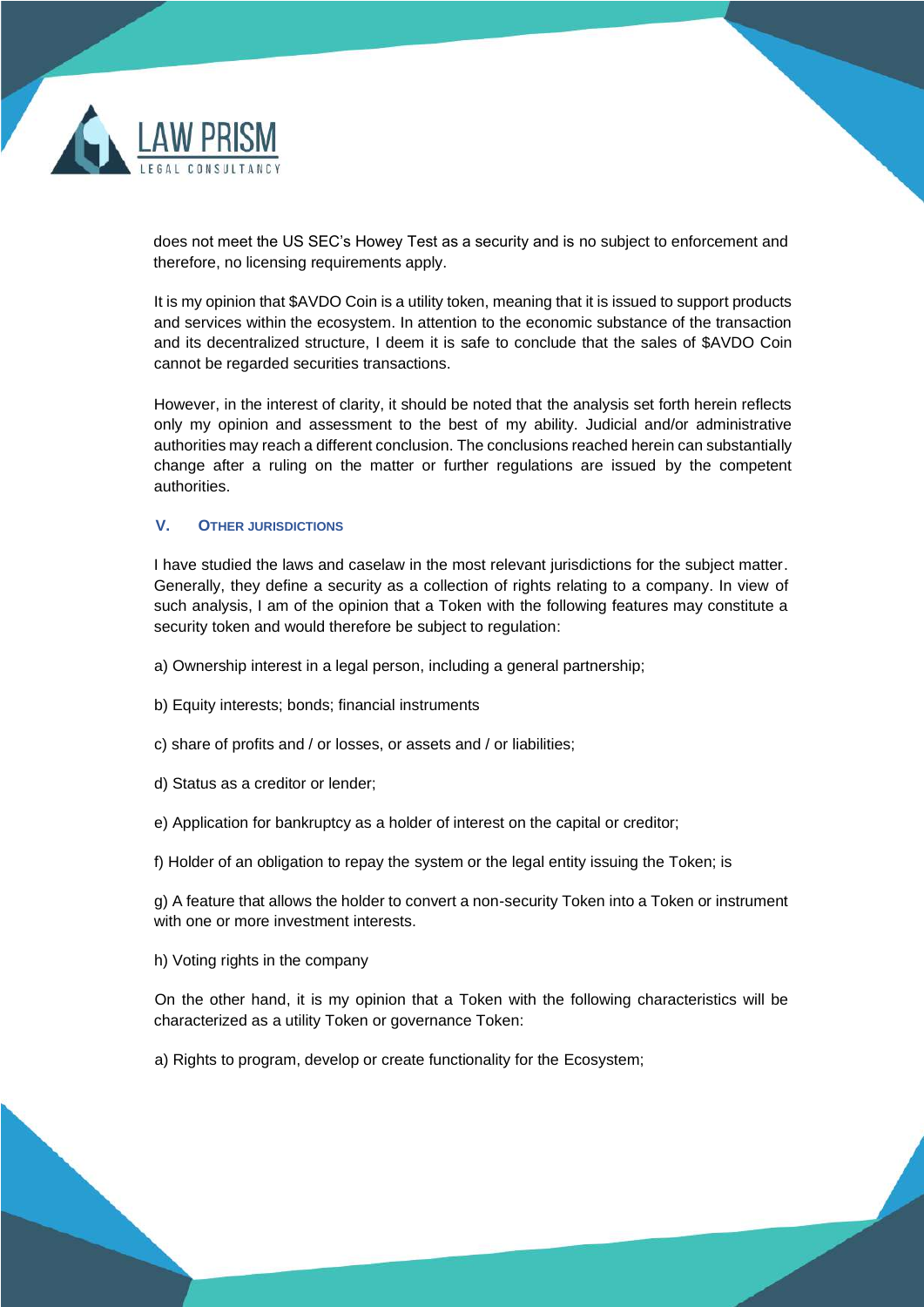

- b) Ecosystem access and use;
- c) Rights to contribute to the work or governance of the Ecosystem;
- d) Right to purchase goods or services on the Ecosystem;
- g) Rights to sell goods or services on the Ecosystem;
- e) Voting rights in terms of features and functionality of the Ecosystem.

In the case of the \$AVDO Coin, I conclude that the features of security tokens are not present since it does not entitle holders to an ownership interest over the Company, voting rights, profits nor liquidation rights. Furthermore, there is no "debt creditor" right against the company to claim a redemption of a Token's worth. Consequently, it is my opinion that the \$AVDO Coin will be likely characterized as a utility token in most jurisdictions and, therefore, it will not infringe local securities laws. However, it should be noted that the analysis set forth herein reflects only my opinion and assessment to the best of my ability. Judicial and/or administrative authorities may reach a different conclusion. The conclusions reached herein can substantially change after a ruling on the matter or further regulations are issued by the competent authorities.

#### <span id="page-3-0"></span>**VI. CONCLUDING REMARKS**

As a logical conclusion of the foregoing, it follows that the \$AVDO Coin has its own utility regardless of the company's resources and it does not correspond to the assets of the Company. It is also clear from the White Paper that \$AVDO Coin holders do not acquire ownership or equity of the company. As a consequence, I am of the opinion that the \$AVDO Coin does not meet the Howey Test, is not a security or an otherwise regulated product or instrument and, therefore, should not be subject to any security enforcement in any jurisdiction and shall be classified as a utility token.

#### <span id="page-3-1"></span>**VII. DISCLAIMERS**

I have done its best efforts in conducting its analysis to produce this legal opinion. Notwithstanding, nothing contained in this legal opinion should be relied upon as absolutely certain beyond doubt and neither the Company nor any third party may make any claim against the undersigned based on what it is expressed in this legal opinion, what it is not included herein, or how I have prepared it. There is no assurance as to the accuracy or completeness of the information contained herein and no representation or warranty is provided as to the accuracy or completeness of such information. No recourse or action can be taken against the undersigned, partners, lawyers, agents and/or employees of Law Prism Consultancy on the basis of the information contained or not contained in this document.